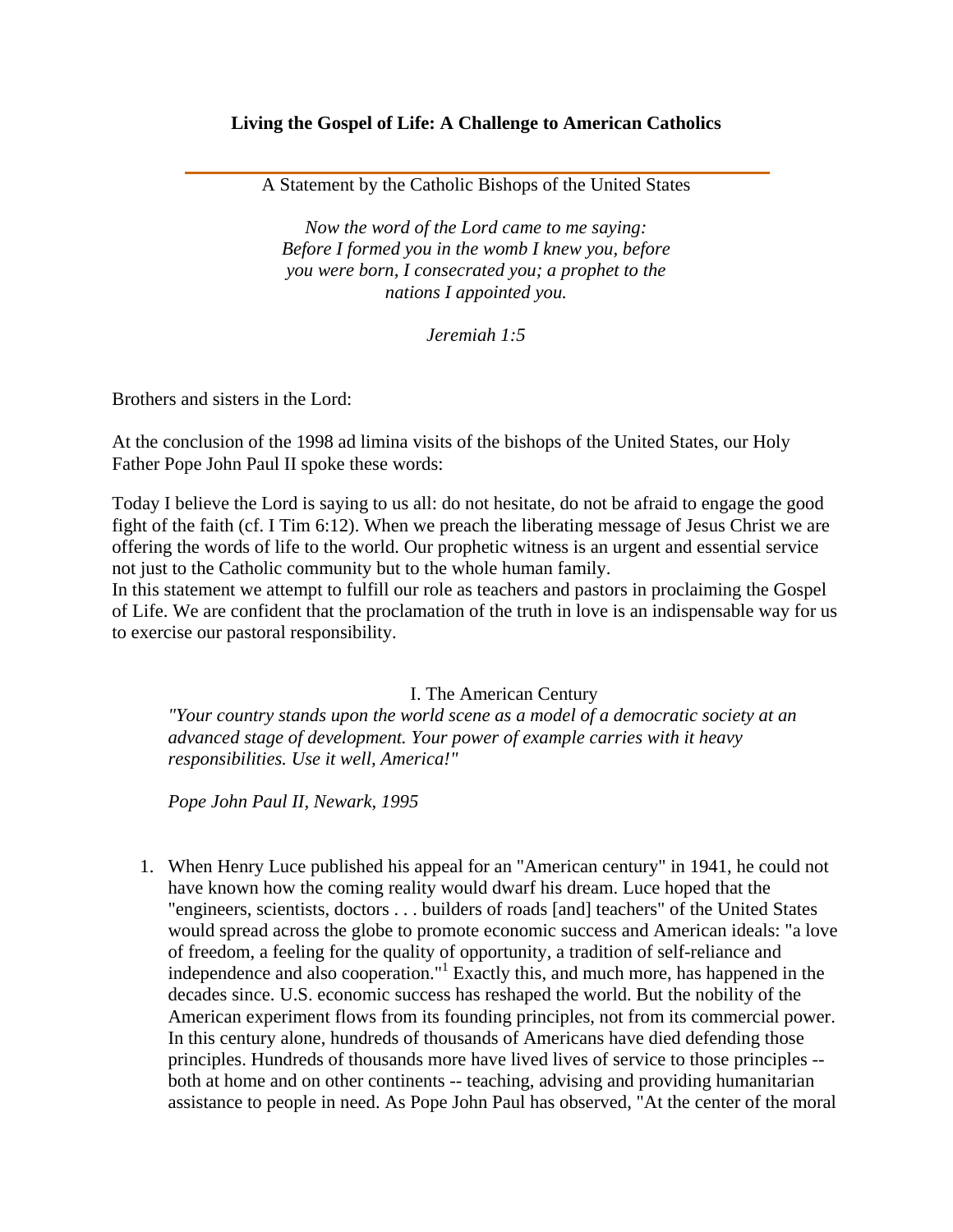vision of [the American] founding documents is the recognition of the rights of the human person . . ." The greatness of the United States lies "especially [in its] respect for the dignity and sanctity of human life in all conditions and at all stages of development."2

- 2. This nobility of the American spirit endures today in those who struggle for social justice and equal opportunity for the disadvantaged. The United States has thrived because, at its best, it embodies a commitment to human freedom, human rights and human dignity. This is why the Holy Father tells us: ". . . [As] Americans, you are rightly proud of your country's great achievements."<sup>3</sup>
- 3. But success often bears the seeds of failure. U.S. economic and military power has sometimes led to grave injustices abroad. At home, it has fueled self-absorption, indifference and consumerist excess. Overconfidence in our power, made even more pronounced by advances in science and technology, has created the illusion of a life without natural boundaries and actions without consequences. The standards of the marketplace, instead of being guided by sound morality, threaten to displace it. We are now witnessing the gradual restructuring of American culture according to ideals of utility, productivity and cost-effectiveness. It is a culture where moral questions are submerged by a river of goods and services and where the misuse of marketing and public relations subverts public life.
- 4. The losers in this ethical sea change will be those who are elderly, poor, disabled and politically marginalized. None of these pass the utility test; and yet, they at least have a presence. They at least have the possibility of organizing to be heard. *Those who are unborn, infirm and terminally ill have no such advantage*. They have no "utility," and worse, they have no voice. As we tinker with the beginning, the end and even the intimate cell structure of life, we tinker with our own identity as a free nation dedicated to the dignity of the human person. When American political life becomes an experiment on people rather than for and by them, it will no longer be worth conducting. We are arguably moving closer to that day. Today, when the inviolable rights of the human person are proclaimed and the value of life publicly affirmed, the most basic human right, "the right to life, is being denied or trampled upon, especially at the more significant moments of existence: the moment of birth and the moment of death" (Pope John Paul II, *The Gospel of Life [Evangelium Vitae]*, 18).
- 5. The nature and urgency of this threat should not be misunderstood. Respect for the dignity of the human person demands a commitment to human rights across a broad spectrum: "Both as Americans and as followers of Christ, American Catholics must be committed to the defense of life in all its stages and in every condition."<sup>4</sup> The culture of death extends beyond our shores: famine and starvation, denial of health care and development around the world, the deadly violence of armed conflict and the scandalous arms trade that spawns such conflict. Our nation is witness to domestic violence, the spread of drugs, sexual activity which poses a threat to lives, and a reckless tampering with the world's ecological balance. Respect for human life calls us to defend life from these and other threats. It calls us as well to enhance the conditions for human living by helping to provide food, shelter and meaningful employment, beginning with those who are most in need. We live the Gospel of Life when we live in solidarity with the poor of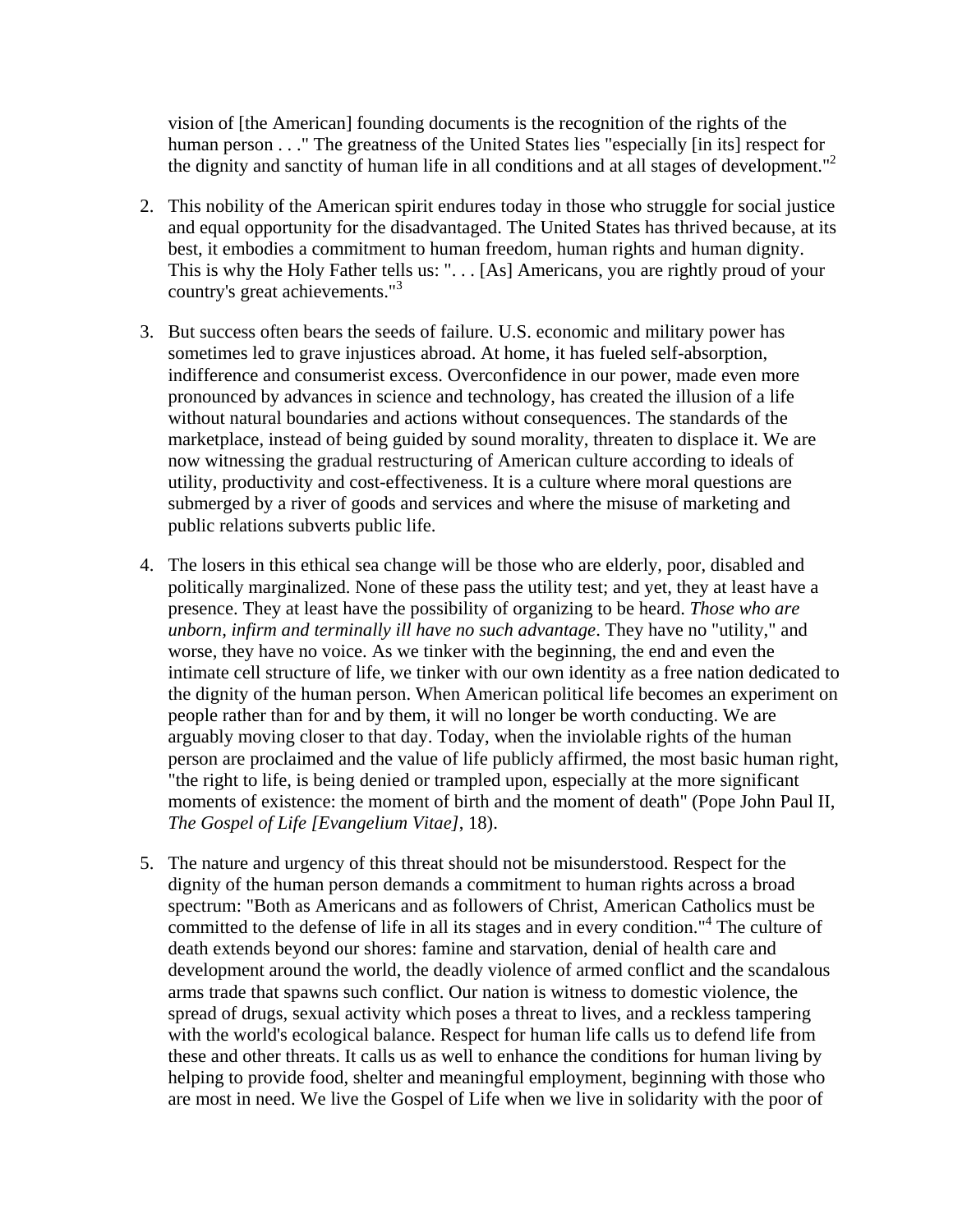the world, standing up for their lives and dignity. Yet abortion and euthanasia have become preeminent threats to human dignity because they directly attack life itself, the most fundamental human good and the condition for all others. They are committed against those who are weakest and most defenseless, those who are genuinely "the poorest of the poor." They are endorsed increasingly without the veil of euphemism, as supporters of abortion and euthanasia freely concede these are killing even as they promote them. Sadly, they are practiced in those communities which ordinarily provide a safe haven for the weak -- the family and the healing professions. Such direct attacks on human life, once crimes, are today legitimized by governments sworn to protect the weak and marginalized.

- 6. It needn't be so. God, the Father of all nations, has blessed the American people with a tremendous reservoir of goodness. He has also graced our founders with the wisdom to establish political structures enabling all citizens to participate in promoting the inalienable rights of all. As Americans, as Catholics and as pastors of our people, we write therefore today *to call our fellow citizens back to our country's founding principles*, and most especially *to renew our national respect for the rights of those who are unborn, weak, disabled and terminally ill*. Real freedom rests on the inviolability of every person as a child of God. The inherent value of human life, at every stage and in every circumstance, is not a sectarian issue any more than the Declaration of Independence is a sectarian creed.
- 7. In a special way, we call on U.S. Catholics, especially those in positions of leadership whether cultural, economic or political -- to recover their identity as followers of Jesus Christ and to be leaders in the renewal of American respect for the sanctity of life. "Citizenship" in the work of the Gospel is also a sure guarantee of responsible citizenship in American civic affairs. Every Catholic, without exception, should remember that he or she is called by our Lord to proclaim His message. Some proclaim it by word, some by action and all by example. But every believer shares responsibility for the Gospel. Every Catholic is a missionary of the Good News of human dignity redeemed through the cross. While our personal vocation may determine the form and style of our witness, Jesus calls each of us to be a leaven in society, and we will be judged by our actions. No one, least of all someone who exercises leadership in society, can rightfully claim to share fully and practically the Catholic faith and yet act publicly in a way contrary to that faith.
- 8. Our attitude toward the sanctity of life in these closing years of the "American century" will say volumes about our true character as a nation. It will also shape the discourse about the sanctity of human life in the next century, because what happens here, in our nation, will have global consequences. It is primarily U.S. technology, U.S. microchips, U.S. fiber-optics, U.S. satellites, U.S. habits of thought and entertainment, which are building the neural network of the new global mentality. What America has indelibly imprinted on the emerging global culture is its spirit. And the ambiguity of that spirit is why the Pope appealed so passionately to the American people in 1995. "It is vital for the human family," he said, "that in continuing to seek advancement in many different fields -- science, business, education and art, and wherever else your creativity leads you -- America keeps compassion, generosity and concern for others at the very heart of its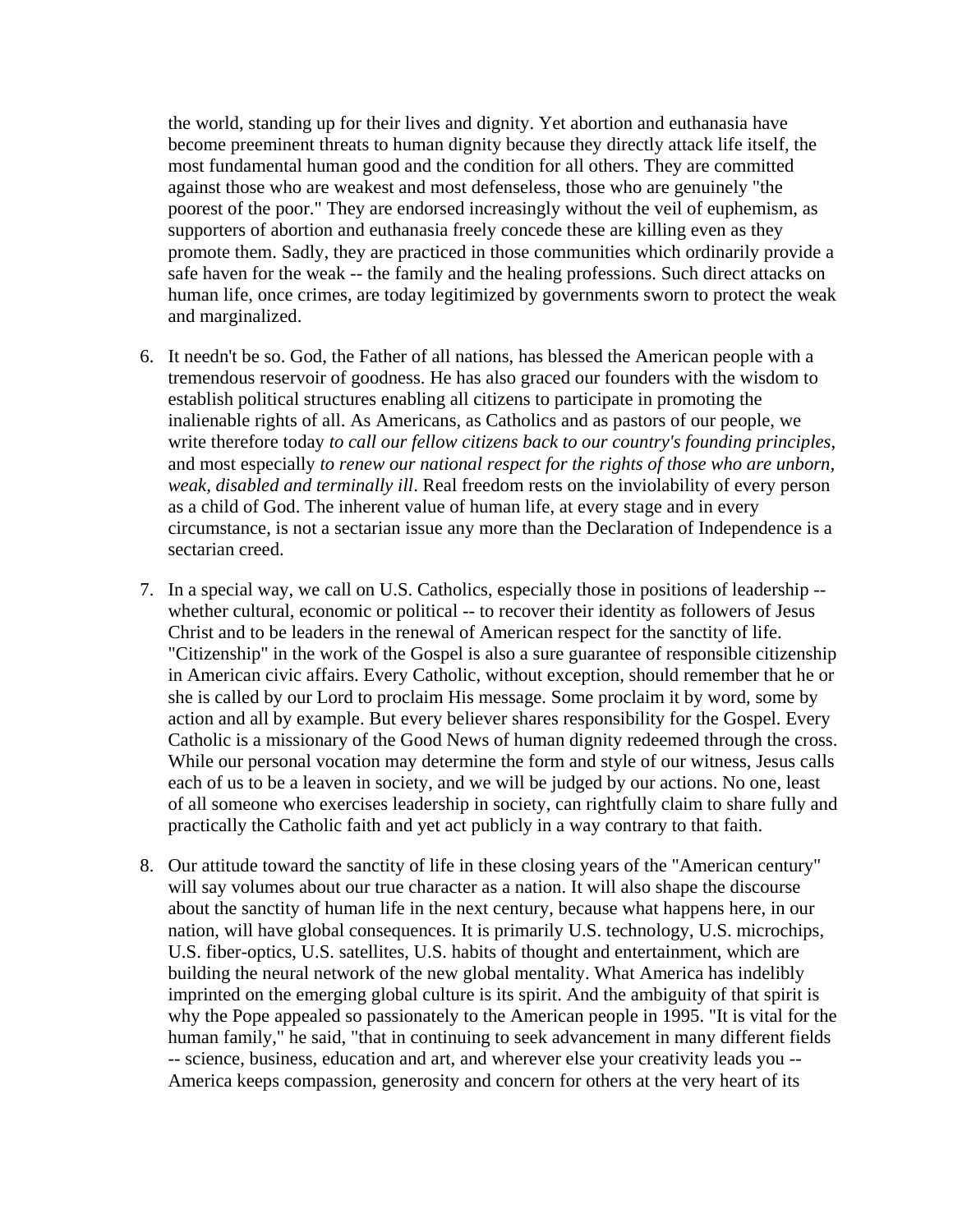efforts."<sup>5</sup> That will be no easy task.

## II. The Abolition of Man

*"In our time, political speech and writing are largely the defense of the indefensible."* 

*George Orwell, Politics and the English Language*

- 9. Nations are not machines or equations. They are like ecosystems. A people's habits, beliefs, values and institutions intertwine like a root system. Poisoning one part will eventually poison it all. As a result, bad laws and bad court decisions produce degraded political thought and behavior, and vice versa. So it is with the legacy of *Roe vs. Wade*. *Roe* effectively legalized abortion throughout pregnancy for virtually any reason, or none at all. It is responsible for the grief of millions of women and men, and the killing of millions of unborn children in the past quarter century. Yet the weaknesses of the Supreme Court's 1973 reasoning are well known. They were acknowledged by the Supreme Court itself in the subsequent 1992 *Casey* decision, which could find no better reason to uphold *Roe* than the habits Roe itself created by surviving for 20 years.<sup>6</sup> The feebleness and confusion of the *Casey* decision flow directly out of *Roe*'s own confusion. They are part of the same root system. Taking a distorted "right to privacy" to new heights, and developing a new moral calculus to justify it, *Roe* has spread through the American political ecology with toxic results.
- 10. *Roe* effectively *rendered the definition of human personhood flexible and negotiable*. It also implicitly excluded unborn children from human status. In doing so, *Roe* helped create an environment in which infanticide -- a predictable next step along the continuum of killing -- is now open to serious examination. Thanks ultimately to *Roe*, some today speculate publicly and sympathetically why a number of young American women kill their newborn babies or leave them to die. Even the word "infanticide" is being replaced by new and less emotionally charged words like "neonaticide" (killing a newborn on the day of his or her birth) and "filicide" (killing the baby at some later point). Revising the name given to the killing *reduces its perceived gravity*. This is the ecology of law, moral reasoning and language in action. Bad law and defective moral reasoning produce the evasive language to justify evil. Nothing else can explain the verbal and ethical gymnastics required by elected officials to justify their support for partial-birth abortion, a procedure in which infants are brutally killed during the process of delivery. The same sanitized marketing is now deployed on behalf of physician-assisted suicide, fetal experimentation and human cloning. Each reduces the human person to a problem or an object. Each can trace its lineage in no small part to *Roe*.
- 11. Obviously *Roe* is only one of several social watersheds which have shaped the America of the late 1990s. But it is a uniquely destructive one. In the 25 years since Roe, our society's confusion about the relationship of law, moral reasoning and language has created more and more cynicism in the electorate. As words become unmoored from their meaning (as in "choice" or "terminating a pregnancy"), and as the ideas and ideals which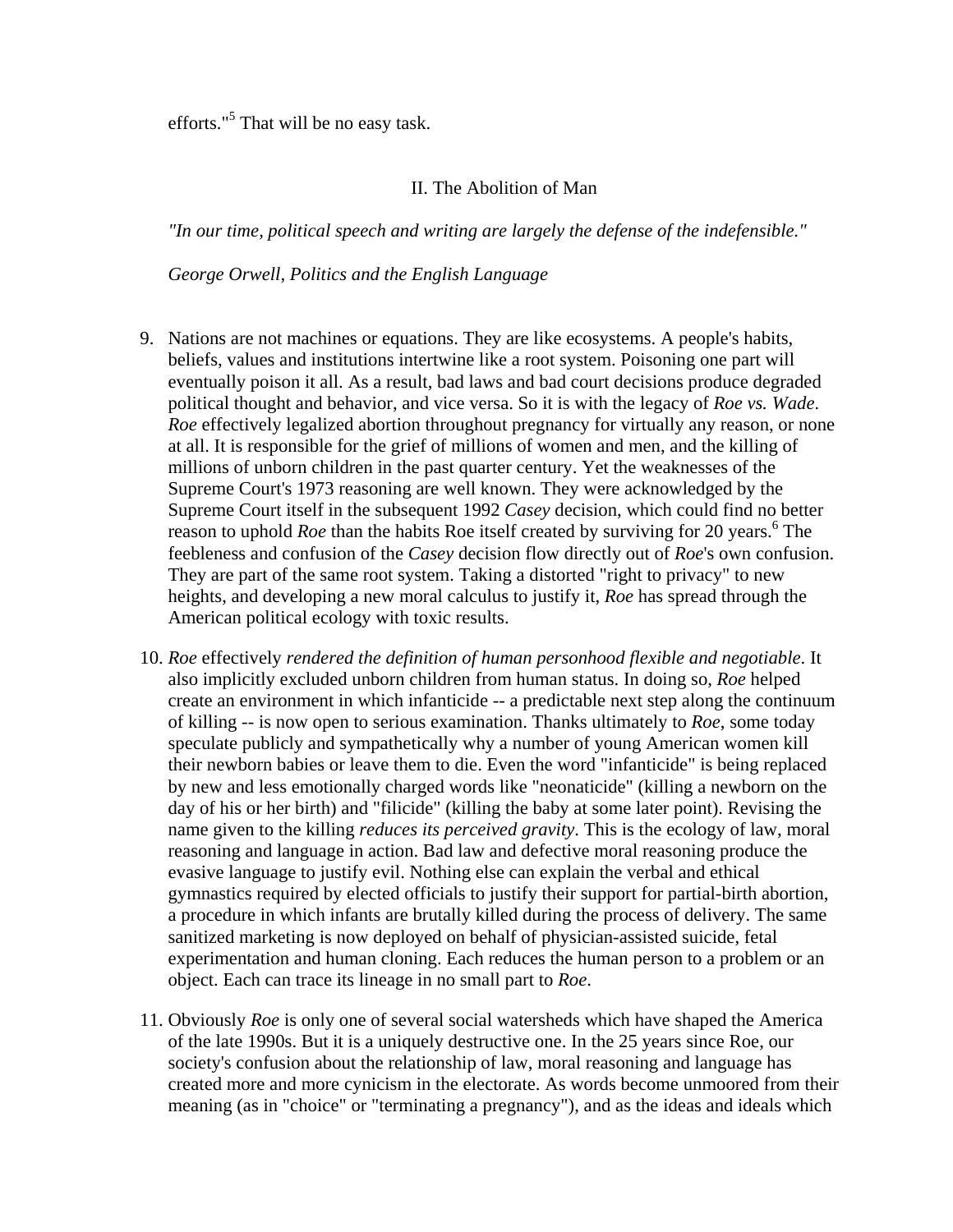bind us together erode, democratic participation inevitably declines. So too does a healthy and appropriate patriotism.

12. At Baltimore's Camden Yards, Pope John Paul spoke prophetically when he said: "Today the challenge facing America is to find freedom's fulfillment in truth; the truth that is intrinsic to human life created in God's image and likeness, the truth that is written on the human heart, the truth that can be known by reason and can therefore form the basis of a profound and universal dialogue among people about the direction they must give to their lives and their activities."<sup>7</sup>

## III. We Hold These Truths to Be Self-Evident

*"For the power of Man to make himself what he pleases means, as we have seen, the power of some men to make other men what they please."* 

*C.S. Lewis, The Abolition of Man*

- 13. We believe that universal understandings of freedom and truth are "written on the human heart." America's founders also believed this to be true. In 1776 John Dickinson, one of the framers of our Constitution, affirmed: "Our liberties do not come from charters; for these are only the declaration of pre-existing rights. They do not depend on parchments or seals, but come from the king of kings and the Lord of all the earth."<sup>8</sup> The words of the Declaration of Independence speak of the "Laws of Nature and of Nature's God," and proceed to make the historic assertion: "We hold these truths to be self-evident, that all men are created equal, that they are endowed by their Creator with certain unalienable Rights, that among these are Life, Liberty and the pursuit of Happiness ..." Today, more than two centuries of the American experiment have passed. We tend to take these words for granted. But for the founders, writing on the brink of armed revolution, these phrases were invested not just with their philosophy but with their lives. This is why they closed with a "firm reliance on the protection of divine Providence." The words of the Declaration of Independence illuminate the founding principles of the American Republic, principles explicitly grounded in unchanging truths about the human person.
- 14. The principles of the Declaration were not fully reflected in the social or political structures of its own day. Then human slavery and other social injustices stood in tension to the high ideals the Founders articulated. Only after much time and effort have these contradictions been reduced. In a striking way, we see today a heightening of the tension between our nation's founding principles and political reality. We see this in diminishing respect for the inalienable right to life and in the elimination of legal protections for those who are most vulnerable. There can be no genuine justice in our society until the truths on which our nation was founded are more perfectly realized in our culture and law.
- 15. One of those truths is our own essential creatureliness. Virtual reality and genetic science may give us the illusion of power, but we are not gods. We are not our own, or anyone else's, creator. Nor, for our own safety, should we ever seek to be. Even parents, entrusted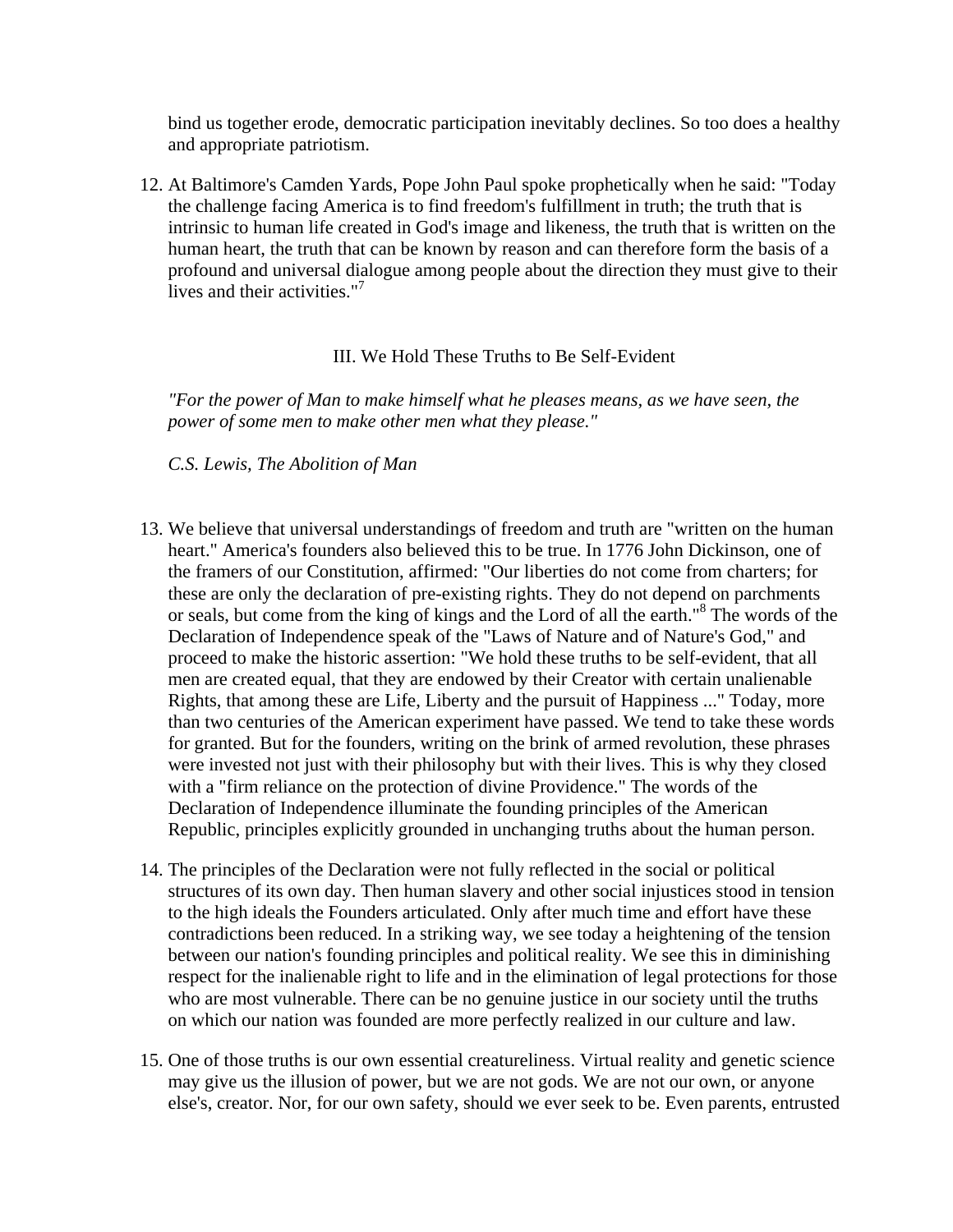with a special guardianship over new life, do not "own" their children any more than one adult can own another. And therein lies our only security. *No one but the Creator is the sovereign of basic human rights -- beginning with the right to life*. We are daughters and sons of the one God who, outside and above us all, grants us the freedom, dignity and rights of personhood which no one else can take away. Only in this context, the context of a Creator who authors our human dignity, do words like "truths" and "self-evident" find their ultimate meaning. Without the assumption that a Creator exists who has ordained certain irrevocable truths about the human person, no rights are "unalienable," and nothing about human dignity is axiomatic.

- 16. This does not make America sectarian. It does, however, underline the crucial role God's sovereignty has played in the architecture of American politics. While the founders were a blend of Enlightenment rationalists and traditional Christians, generations of Jews, Muslims, other religious groups and non-believers have all found a home in the United States. This is so because the tolerance of our system is rooted in the Jewish-Christian principle that even those who differ from one another in culture, appearance and faith *still share the same rights*. We believe that this principle still possesses the power to enlighten our national will.
- 17. The Second Vatican Council, in its *Pastoral Constitution on the Church in the Modern World (Gaudium et Spes)*, praises those women and men who have a vocation to public office. It encourages active citizenship. It also reminds us that, "The political community . . . exists for the common good: This is its full justification and meaning, and the source of its specific and basic right to exist. The common good embraces all those conditions of social life which enable individuals, families and organizations to achieve complete and efficacious fulfillment" (74). In pursuing the common good, citizens should "cultivate a generous and loyal spirit of patriotism, but without narrow-mindedness . . . [they must also] be conscious of their specific and proper role in the political community: They should be a shining example by their sense of responsibility and their dedication to the common good . . ." (75).
- 18. As to the role of the Church in this process: ". . . The political community and the Church are autonomous and independent of each other in their own fields. Nevertheless, both are devoted to the personal vocation of man, though under different titles . . . [yet] at all times and in all places, the Church should have the true freedom to teach the faith, to proclaim its teaching about society, to carry out its task among men without hindrance, *and to pass moral judgment even in matters relating to politics, whenever the fundamental rights of man or the salvation of souls requires it"* (76; emphasis added).
- 19. Pope John Paul II elaborates on this responsibility in his 1988 apostolic exhortation, *The Vocation and the Mission of the Lay Faithful in the Church and in the World (Christifideles Laici)*: "The inviolability of the person, which is a reflection of the absolute inviolability of God, finds its primary and fundamental expression in the inviolability of human life. Above all, the common outcry, which is justly made on behalf of human rights -- for example, the right to health, to home, to work, to family, to culture -- is false and illusory if *the right to life*, the most basic and fundamental right and the condition of all other personal rights, is not defended with maximum determination . . .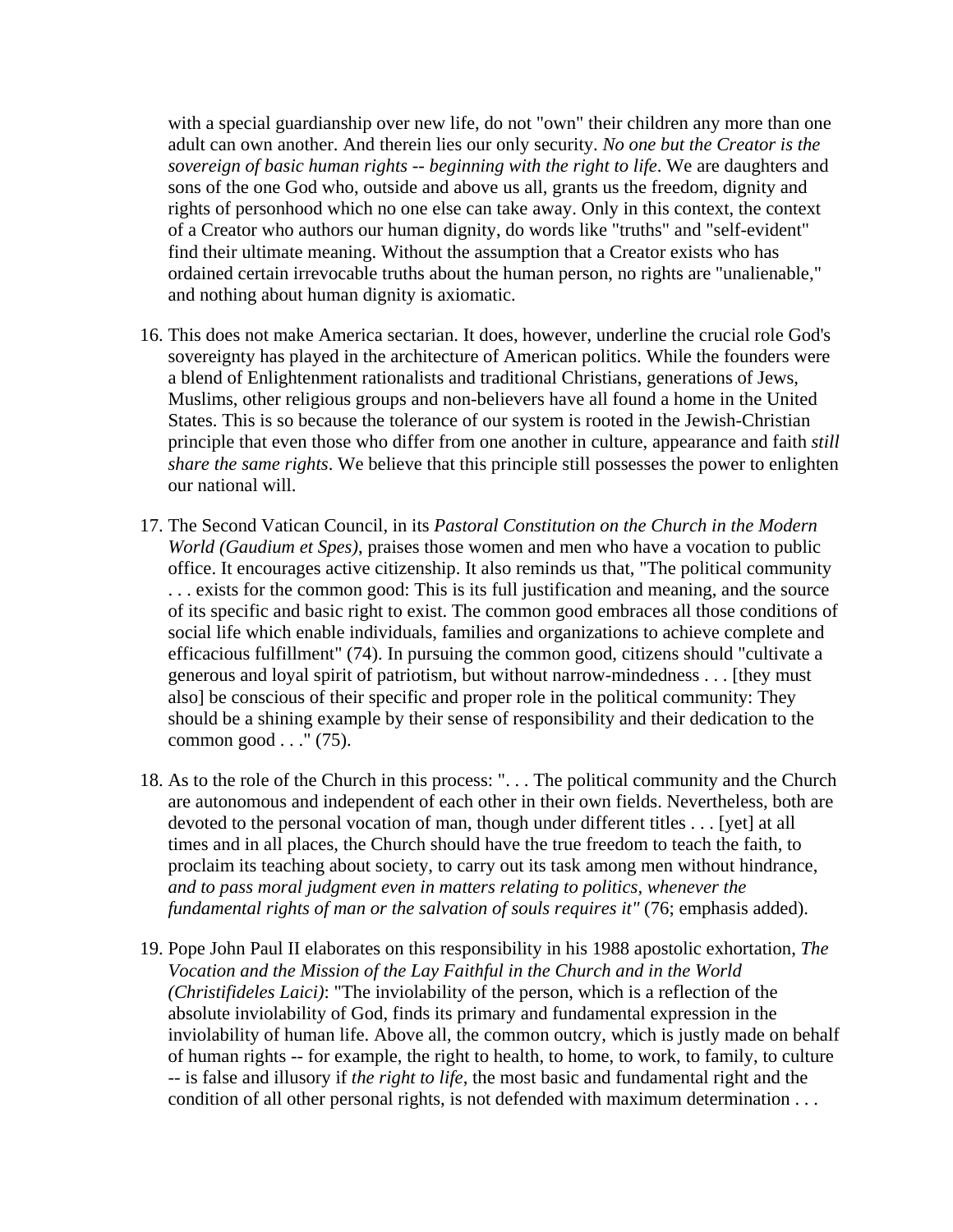The human being is entitled to such rights in every phase of development, from conception until natural death, whether healthy or sick, whole or handicapped, rich or poor . . . [Moreover, if,] indeed, everyone has the mission and responsibility of acknowledging the personal dignity of every human being and of defending the right to life, some lay faithful are given particular title to this task: such as *parents, teachers, healthworkers and the many who hold economic and political power"* (38).

20. We believe that the Gospel of Jesus Christ is a "Gospel of life." It invites all persons and societies to a new life lived abundantly in respect for human dignity. We believe that this Gospel is not only a complement to American political principles, but also the cure for the spiritual sickness now infecting our society. As Scripture says, no house can stand divided against itself (Lk 11:17). We cannot simultaneously commit ourselves to human rights and progress while eliminating or marginalizing the weakest among us. Nor can we practice the Gospel of life only as a private piety. American Catholics must live it *vigorously* and publicly, as a matter of national leadership and witness, or we will not live it at all.

## IV. Living the Gospel of Life: the Virtues We Need

*"It is impossible to further the common good without acknowledging and defending the right to life, upon which all the other inalienable rights of individuals are founded and from which they develop."* 

*Pope John Paul II, The Gospel of Life*

- 21. Bringing a respect for human dignity to practical politics can be a daunting task. There is such a wide spectrum of issues involving the protection of human life and the promotion of human dignity. Good people frequently disagree on which problems to address, which policies to adopt and how best to apply them. But for citizens and elected officials alike, the basic principle is simple: *We must begin with a commitment never to intentionally kill, or collude in the killing, of any innocent human life, no matter how broken, unformed, disabled or desperate that life may seem*. In other words, the choice of certain ways of acting is *always and radically incompatible* with the love of God and the dignity of the human person created in His image. Direct abortion is *never* a morally tolerable option. It is *always* a grave act of violence against a woman and her unborn child. This is so even when a woman does not see the truth because of the pressures she may be subjected to, often by the child's father, her parents or friends. Similarly, euthanasia and assisted suicide are *never* acceptable acts of mercy. They *always* gravely exploit the suffering and desperate, extinguishing life in the name of the "quality of life" itself. This same teaching against direct killing of the innocent condemns all direct attacks on innocent civilians in time of war.
- 22. Pope John Paul II has reminded us that we must respect every life, even that of criminals and unjust aggressors. It is increasingly clear in modern society that capital punishment is unnecessary to protect people's safety and the public order, so that cases where it may be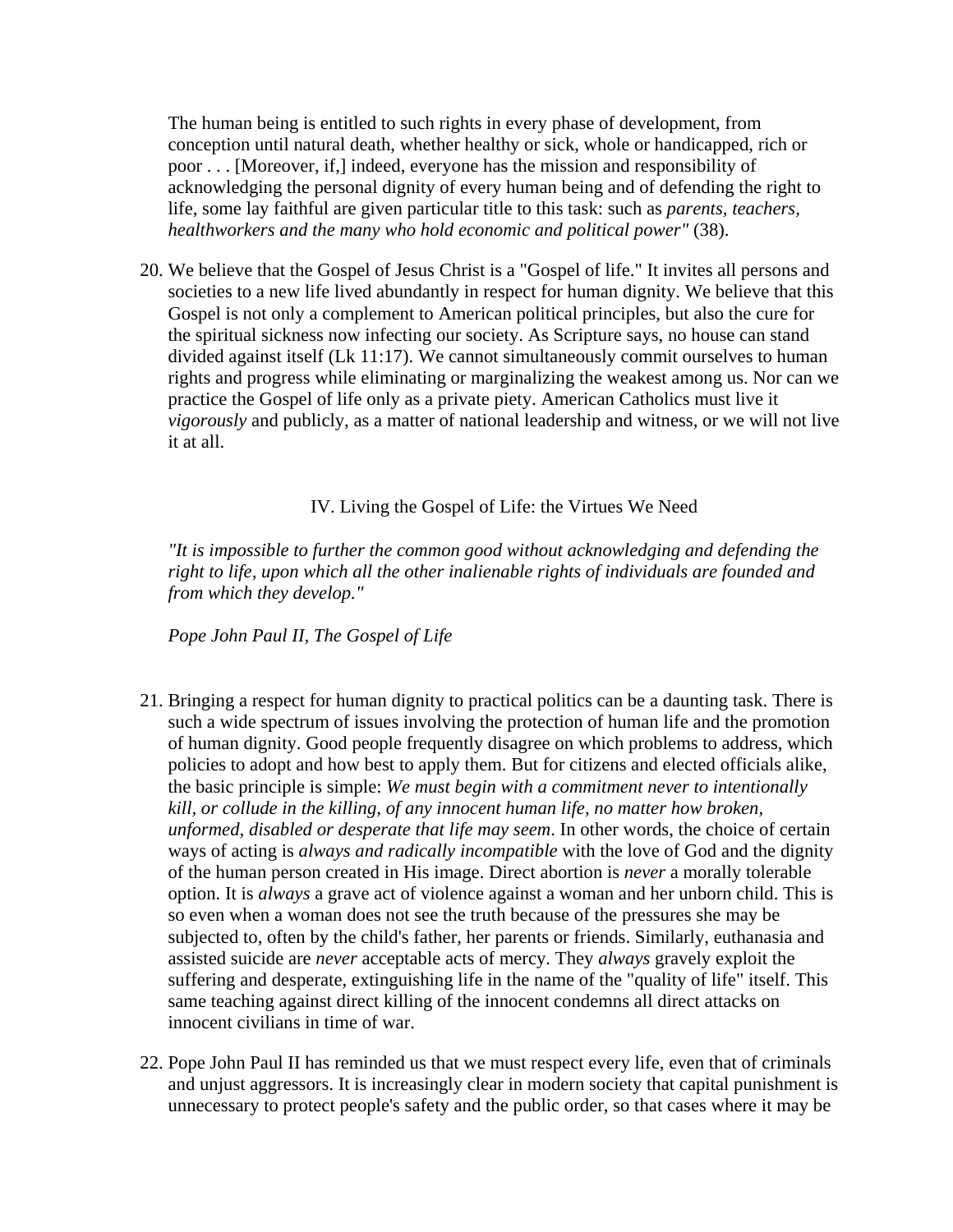justified are "very rare, if not practically non-existent." No matter how serious the crime, punishment that does not take life is "more in conformity with the dignity of the human person" (*Evangelium Vitae*, 56-7). Our witness to respect for life shines most brightly when we demand respect for each and every human life, including the lives of those who fail to show that respect for others. The antidote to violence is love, not more violence.

- 23. As we stressed in our 1995 statement *Political Responsibility*: "The application of Gospel values to real situations is an essential work of the Christian community." Adopting a consistent ethic of life, the Catholic Church promotes a broad spectrum of issues "seeking to protect human life and promote human dignity from the inception of life to its final moment."<sup>9</sup> Opposition to abortion and euthanasia does not excuse indifference to those who suffer from poverty, violence and injustice. Any politics of human life must work to resist the violence of war and the scandal of capital punishment. Any politics of human dignity must seriously address issues of racism, poverty, hunger, employment, education, housing, and health care. Therefore, Catholics should eagerly involve themselves as advocates for the weak and marginalized in all these areas. Catholic public officials are obliged to address each of these issues as they seek to build consistent policies which promote respect for the human person at all stages of life. *But being 'right' in such matters can never excuse a wrong choice regarding direct attacks on innocent human life.* Indeed, the failure to protect and defend life in its most vulnerable stages renders suspect any claims to the 'rightness' of positions in other matters affecting the poorest and least powerful of the human community. If we understand the human person as the "temple of the Holy Spirit" -- the living house of God -- then these latter issues fall logically into place as the crossbeams and walls of that house. *All direct attacks on innocent human life, such as abortion and euthanasia, strike at the house's foundation*. These directly and immediately violate the human person's most fundamental right -- the right to life. Neglect of these issues is the equivalent of building our house on sand. Such attacks cannot help but lull the social conscience in ways ultimately destructive of other human rights. As Pope John Paul II reminds us, the command never to kill establishes a minimum which we must respect and from which we must start out "in order to say 'yes' over and over again, a 'yes' which will gradually embrace the *entire horizon of the good"* (*Evangelium Vitae*, 75).
- 24. Since the entry of Catholics into the U.S. political mainstream, believers have struggled to balance their faith with the perceived demands of democratic pluralism. As a result, some Catholic elected officials have adopted the argument that, while they personally oppose evils like abortion, they cannot force their religious views onto the wider society. This is seriously mistaken on several key counts. First, regarding abortion, the point when human life begins is not a religious belief but a scientific fact -- a fact on which there is clear agreement even among leading abortion advocates. Second, the sanctity of human life is not merely Catholic doctrine but part of humanity's global ethical heritage, and our nation's founding principle. Finally, democracy is not served by silence. Most Americans would recognize the contradiction in the statement, "While I am personally opposed to slavery or racism or sexism I cannot force my personal view on the rest of society." *Real pluralism depends on people of conviction struggling vigorously to advance their beliefs by every ethical and legal means at their disposal.*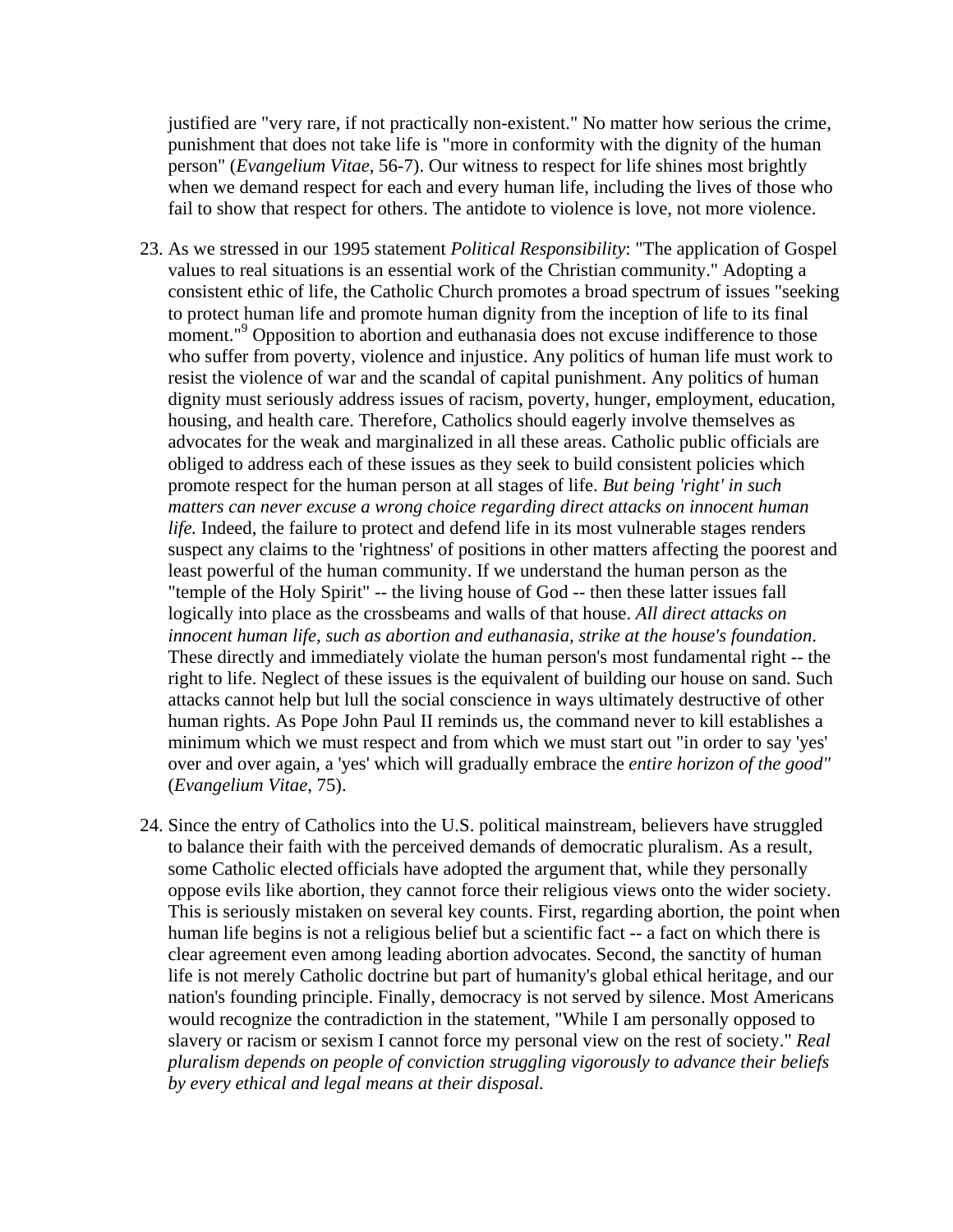- 25. Today, Catholics risk cooperating in a false pluralism. Secular society will allow believers to have whatever moral convictions they please -- as long as they keep them on the private preserves of their consciences, in their homes and churches, and out of the public arena. Democracy is not a substitute for morality, nor a panacea for immorality. Its value stands -- or falls -- with the values which it embodies and promotes. *Only* tireless promotion of the truth about the human person can infuse democracy with the right values. This is what Jesus meant when He asked us to be leaven in society. American Catholics have long sought to assimilate into U.S. cultural life. But in assimilating, we have too often been digested. We have been *changed* by our culture too much, and we have *changed it not enough*. If we are leaven, we must bring to our culture the whole Gospel, which is a *Gospel of life and joy*. That is our vocation as believers. And there is no better place to start than promoting the beauty and sanctity of human life. Those who would claim to promote the cause of life through violence or the threat of violence contradict this Gospel at its core.
- 26. Scripture calls us to "be doers of the word and not hearers only . . . [for] faith by itself, if it has no works, is dead" (Jas 1:22, 2:17). Jesus Himself directs us to "Go therefore and make disciples of all nations . . . teaching them to observe all that I have commanded you . . ." (Mt 28:19-20). Life in Christ is a life of *active witness*. It demands *moral leadership*. Each and every person baptized in the truth of the Catholic faith is a member of the "people of life" sent by God to evangelize the world.
- 27. God is always ready to answer our prayers for help with the virtues we need to do His will. First and foremost we need the *courage and the honesty* to speak the truth about human life, no matter how high the cost to ourselves. The great lie of our age is that we are powerless in the face of the compromises, structures and temptations of mass culture. But we are not powerless. We can make a difference. We belong to the Lord, in Him is our strength, and through His grace, we can change the world. We also need *the humility* to listen well to both friend and opponent on the abortion issue, learning from each and forgetting ourselves. We need *the perseverance* to continue the struggle for the protection of human life, no matter what the setbacks, trusting in God and in the ultimate fruitfulness of the task He has called us to. We need *the prudence* to know when and how to act in the public arena -- and also to recognize and dismiss that fear of acting which postures as prudence itself. And finally we need the great foundation of every apostolic life: *faith, hope and charity*. *Faith* not in moral or political abstractions, but in the personal presence of God; *hope* not in our own ingenuity, but in His goodness and mercy; and *love* for others, including those who oppose us, rooted in the love God showers down on us.
- 28. These virtues, like the *Gospel of Life* which they help animate, have serious implications for every Christian involved in any way in the public life of the nation.
- 29. As *bishops*, we have the responsibility to call Americans to conversion, including political leaders, and especially those publicly identified as Catholic. As the Holy Father reminds us in *The Splendor of the Truth (Veritatis Splendor)*: ". . . [It] is part of our pastoral ministry to see to it that [the Church's] moral teaching is faithfully handed down, and to have recourse to appropriate measures to ensure that the faithful are guarded from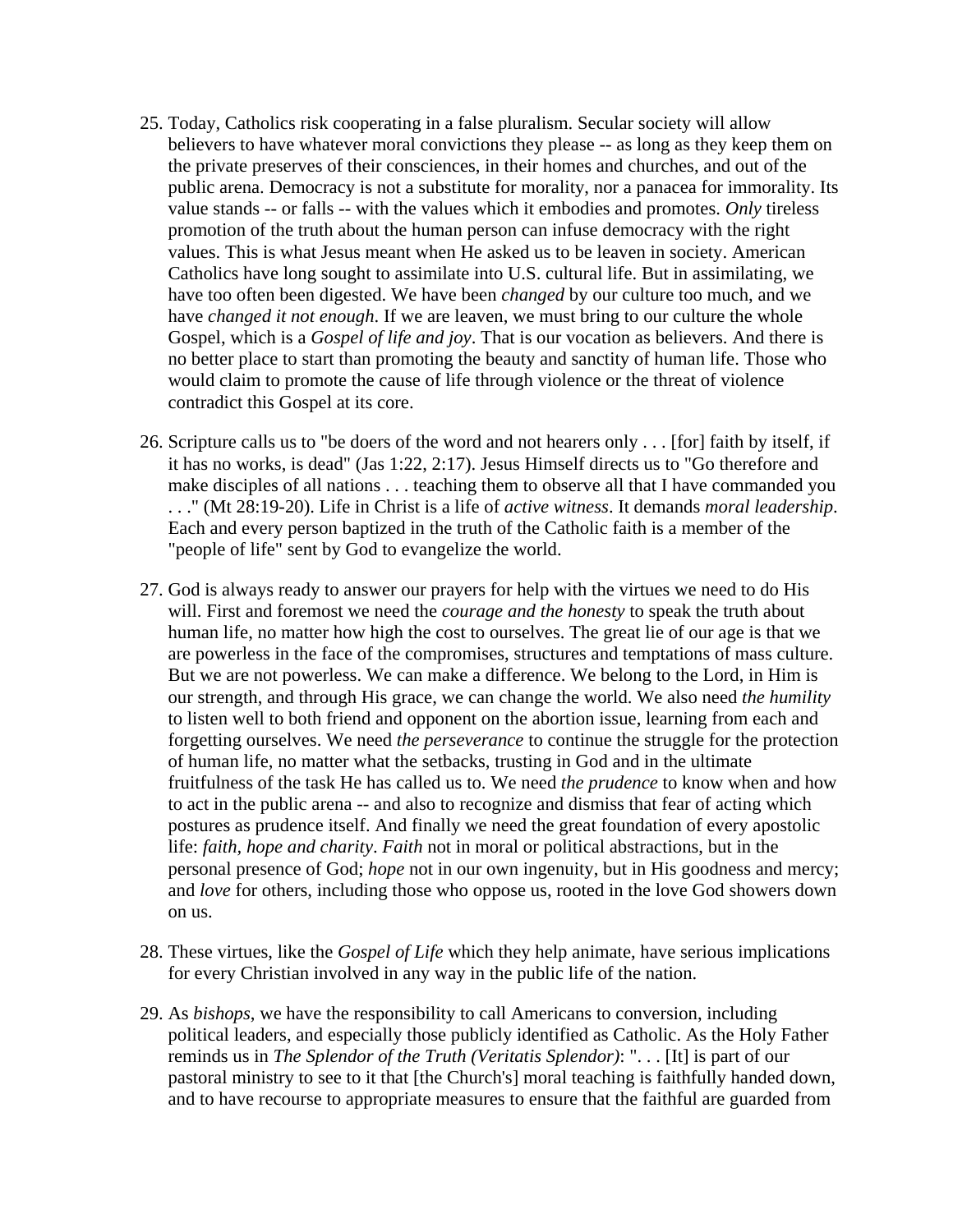every doctrine and theory contrary to it" (116). As chief teachers in the Church, we must therefore explain, persuade, correct and admonish those in leadership positions who contradict the Gospel of life through their actions and policies. Catholic public officials who disregard Church teaching on the inviolability of the human person indirectly collude in the taking of innocent life. A private call to conversion should always be the first step in dealing with these leaders. Through prayer, through patiently speaking the truth in love, and by the witness of our lives, we must strive always to open their hearts to the God-given dignity of the unborn and of all vulnerable persons. So also we must remind these leaders of their duty to exercise genuine moral leadership in society. They do this not by unthinking adherence to public opinion polls or by repeating empty prochoice slogans, but by educating and sensitizing themselves and their constituents to the humanity of the unborn child. At the same time we need to redouble our efforts to evangelize and catechize our people on the dignity of life and the wrongness of abortion. Nonetheless, some Catholic officials may exclude themselves from the truth by refusing to open their minds to the Church's witness. In all cases, bishops have the duty and pastoral responsibility to continue to challenge those officials on the issue in question and persistently call them to a change of heart. As bishops we reflect particularly on the words of the Office of Readings:

*Let us be neither dogs that do not bark nor silent onlookers nor paid servants who run away before the wolf. Instead, let us be careful shepherds watching over Christ's flock.*  Let us preach the whole of God's plan to the powerful and the humble, to rich and to *poor, to men of every rank and age, as far as God gives us the strength, in season and out of season, as St. Gregory writes in his book of Pastoral Instruction.*<sup>10</sup>

- 30. *Priests, religious, catechists, Catholic school teachers, family life ministers and theologians* all share, each in their appropriate way, in the Church's task of forming the Catholic faithful in a reverence for the sanctity of life. We call them to a renewed commitment to that task. In their words and example, they should witness loyally and joyfully to the truth that every human life, at every stage of development, is a gift from God. *Physicians, nurses and healthcare workers* can touch the lives of women and girls who may be considering abortion with practical assistance, counseling and adoption alternatives. Equally important, they should be conscious evangelizers of their own professions, witnessing by word and example that God is the Lord of life.
- 31. *Catholics who are privileged to serve in public leadership positions* have an obligation to place their faith at the heart of their public service, particularly on issues regarding the sanctity and dignity of human life. Thomas More, the former chancellor of England who preferred to give his life rather than betray his Catholic convictions, went to his execution with the words, "I die the king's good servant, but God's first." In the United States in the late 1990s, elected officials safely keep their heads. But some will face a political penalty for living their public office in accord with their pro-life convictions. To those who choose this path, we assure them that their course is just, they save lives through their witness, and God and history will not forget them. Moreover, the risk of witness should not be exaggerated, and the power of witness should not be underestimated. In an age of artifice, many voters are hungry for substance. They admire and support political figures who speak out sincerely for their moral convictions. For our part we commend Catholic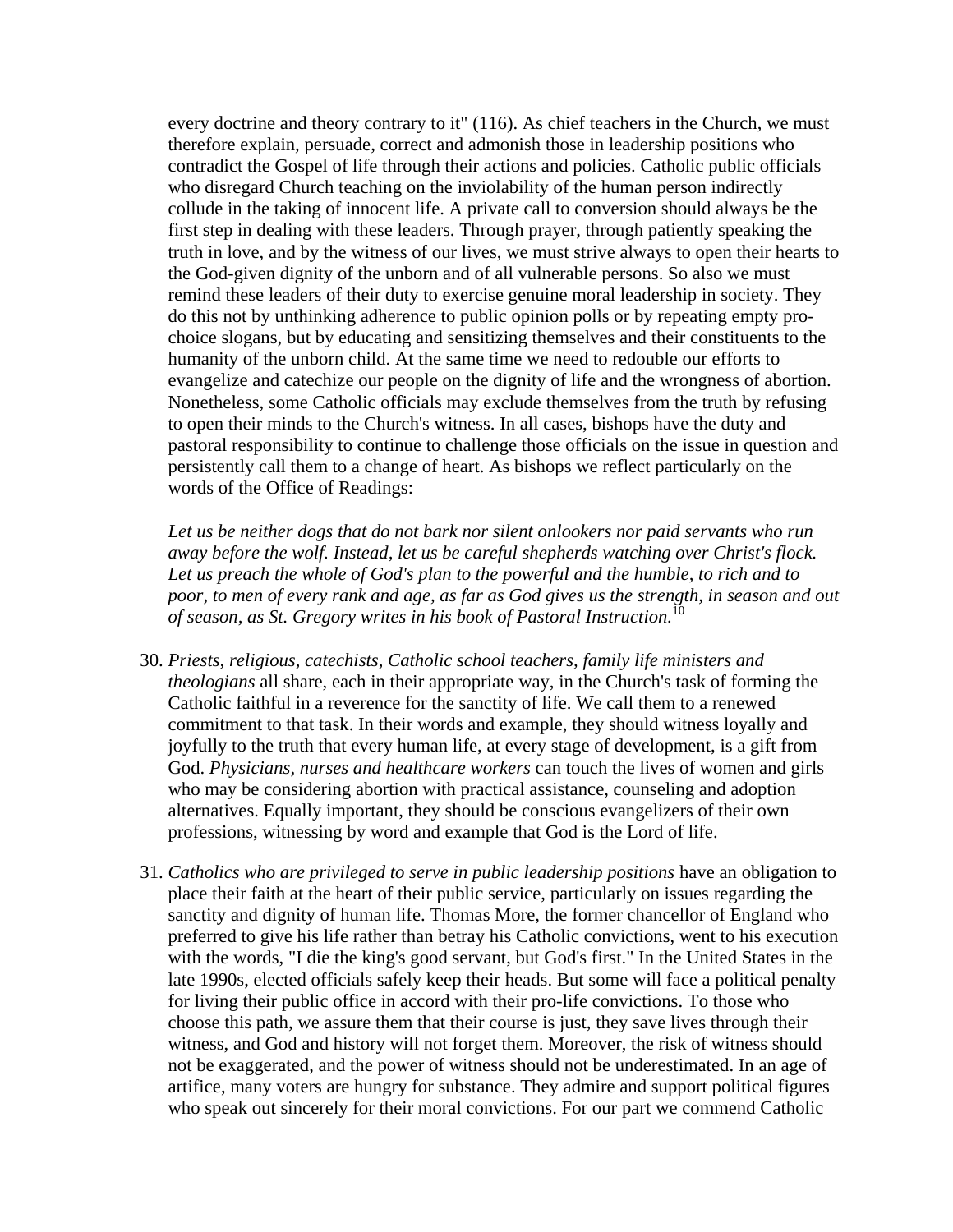and other public officials who, with courage and determination, use their positions of leadership to promote respect for all human life.

- 32. We urge those Catholic officials who choose to depart from Church teaching on the inviolability of human life in their public life to consider the consequences for their own spiritual well being, as well as the scandal they risk by leading others into serious sin. We call on them to reflect on the grave contradiction of assuming public roles and presenting themselves as credible Catholics when their actions on fundamental issues of human life are not in agreement with Church teaching. No public official, especially one claiming to be a faithful and serious Catholic, can responsibly advocate for or actively support direct attacks on innocent human life. Certainly there are times when it may be impossible to overturn or prevent passage of a law which allows or promotes a moral evil -- such as a law allowing the destruction of nascent human life. In such cases, an elected official, whose position in favor of life is known, could seek legitimately to limit the harm done by the law. However, no appeal to policy, procedure, majority will or pluralism ever excuses a public official from defending life to the greatest extent possible. As is true of leaders in all walks of life, no political leader can evade accountability for his or her exercise of power (*Evangelium Vitae*, 73-4). Those who justify their inaction on the grounds that abortion is the law of the land need to recognize that there is a higher law, the law of God. No human law can validly contradict the Commandment: "Thou shalt not kill."
- 33. The Gospel of Life must be proclaimed, and human life defended, in all places and all times. The arena for moral responsibility includes not only the halls of government, but the voting booth as well. Laws that permit abortion, euthanasia and assisted suicide are profoundly unjust, and we should work peacefully and tirelessly to oppose and change them. Because they are unjust they cannot bind citizens in conscience, be supported, acquiesced in, or recognized as valid. Our nation cannot countenance the continued existence in our society of such fundamental violations of human rights.
- 34. We encourage *all citizens*, particularly Catholics, to embrace their citizenship not merely as a duty and privilege, but as an opportunity meaningfully to participate *in building the culture of life*. Every voice matters in the public forum. Every vote counts. Every act of responsible citizenship is an exercise of significant individual power. We must exercise that power in ways that defend human life, especially those of God's children who are unborn, disabled or otherwise vulnerable. We get the public officials we deserve. Their virtue -- or lack thereof -- is a judgment not only on them, but on us. Because of this, we urge our fellow citizens to *see beyond party politics, to analyze campaign rhetoric critically, and to choose their political leaders according to principle, not party affiliation or mere self-interest.*
- 35. We urge parents to recall the words of the Second Vatican Council and our Holy Father in On the Family (Familiaris Consortio), that the family is "the first and vital cell of society"  $(42)$ .<sup>11</sup> As the family goes, so goes our culture. Parents are the primary educators of their children, especially in the important areas of human sexuality and the transmission of human life. They shape society toward a respect for human life by first *being open to new life themselves*; then by forming their children -- through personal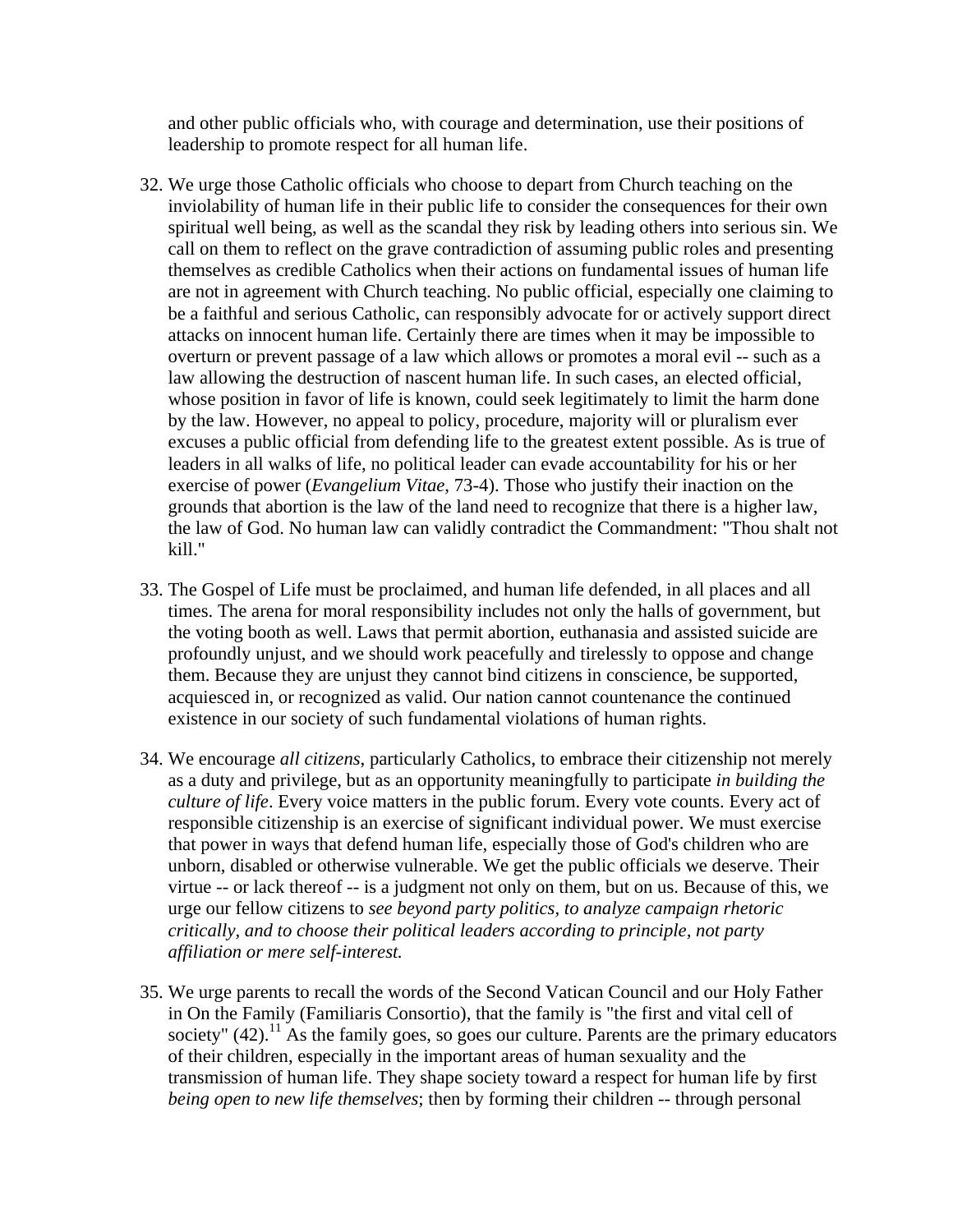example -- with a reverence for the poor, the elderly and developing life in the womb. Families which live the Gospel of life are *important agents of evangelization through their witness*. But additionally, they should organize "to see that the laws and institutions of the state not only do not offend, but support and actively defend the rights and duties of the family," for the purpose of transforming society and advancing the sanctity of life (44).

- 36. *Women* have a unique role in the transmission and nurturing of human life. They can best understand the bitter trauma of abortion and the hollowness and sterility at the heart of the vocabulary of "choice." Therefore, we ask women to assume a special role in promoting the Gospel of life with a new pro-life feminism. Women are uniquely qualified to counsel and support other women facing unexpected pregnancies, and they have been in the vanguard of establishing and staffing the more than 3000 pregnancy aid centers in the United States. They, in a way more fruitful than any others, can help elected officials to understand that any political agenda which hopes to uphold equal rights for all, must affirm the equal rights of every child, born and unborn. They can remind us that our nation's declaration of God-given rights, coupled with the command "Thou shalt not kill," are the starting points of true freedom. To choose any other path is to contradict our own identity as a nation dedicated to "life, liberty and the pursuit of happiness."
- 37. We commend all *who proclaim and serve the Gospel of Life*. By their peaceful activism, education and prayer, they witness to God's truth and embody our Lord's command to love one another as He loved us. By their service to women who have experienced abortion, they bring His peace and consolation. We urge them to persevere in this difficult work, and not to be discouraged. Like the Cross of our Lord, faithful dedication to the Gospel of Life is a "sign of contradiction" in our times.
- 38. As Pope John Paul II has said: "It is a tribute to the Church and to the openness of American society that so many Catholics in the United States are involved in political life." He reminds us that "democracy is . . . a moral adventure, a continuing test of a people's capacity to govern themselves in ways that serve the common good and the good of individual citizens. The survival of a particular democracy depends not only on its institutions, but to an even greater extent on the spirit which inspires and permeates its procedures for legislating, administering and judging. *The future of democracy in fact depends on a culture capable of forming men and women who are prepared to defend certain truths and values."*12
- 39. As we conclude the American century and approach a new era for our own nation and the world, we believe that the purpose of the United States remains hopeful and worthy. In the words of Robert Frost, our vocation is to take *"the road less traveled," the road of human freedom rooted in law; law which is rooted, in turn, in the truth about the sanctity of the human person*. But the future of a nation is decided by every new generation. Freedom always implies the ability to choose between two roads: one which leads to life; the other, death (Dt 30:19). *It is now our turn to choose*. We appeal to all people of the United States, especially those in authority, and among them most especially Catholics, to understand this critical choice before us. We urge all persons of good will to work earnestly to bring about the cultural transformation we need, a true renewal in our public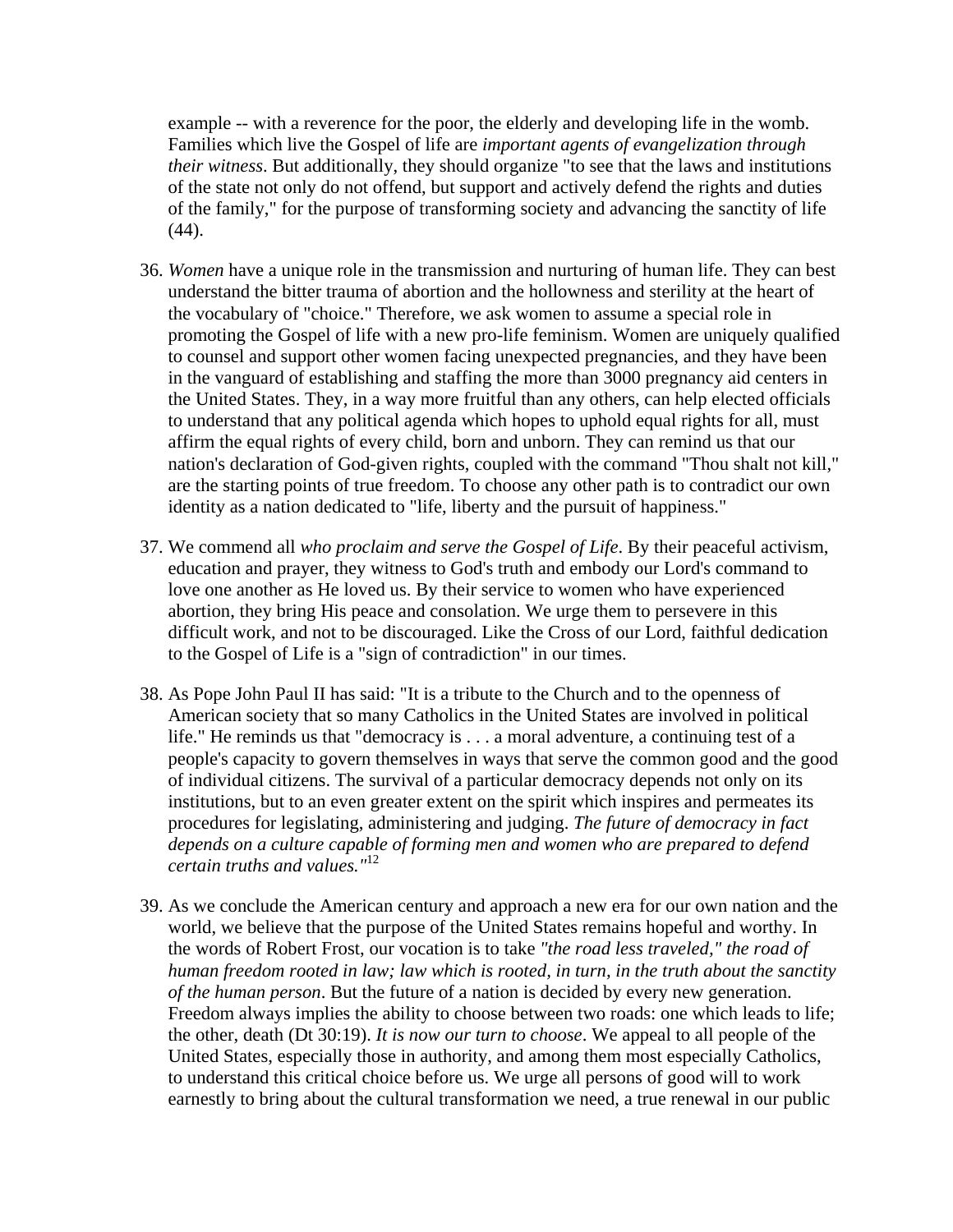life and institutions based on the sanctity of all human life. And finally, as God entrusted His Son to Mary nearly 2,000 years ago for the redemption of the world, we close this letter today by entrusting to Mary all our people's efforts to witness the Gospel of life effectively in the public square.

*Mary, patroness of America, renew in us a love for the beauty and sanctity of the human person from conception to natural death; and as your Son gave His life for us, help us to live our lives serving others. Mother of the Church, Mother of our Savior, open our hearts to the Gospel of life, protect our nation, and make us witnesses to the truth.*

Endnotes <sup>1</sup>Henry Luce, "The American Century," *Life* (February 17, 1941).

 $2$ Pope John Paul II, Departure from Baltimore/Washington International Airport, Departure Remarks, October 8, 1995; 25 *Origins*, p. 318 (October 19, 1995).

3 Pope John Paul II, Homily in Giants Stadium, October 5, 1995; 25 *Origins*, p. 305 (October 19, 1995).

4 Pope John Paul II, Homily in Giants Stadium, October 5, 1995; 25 *Origins*, p. 303 (October 19, 1995).

5 Pope John Paul II, Arrival in Newark, Airport Remarks, October 4, 1995; 25 *Origins*, p. 301 (October 19, 1995).

6 In *Planned Parenthood v. Casey*, 505 U.S. 833 (1992), the Supreme Court upheld most of the challenged provisions of a Pennsylvania law regulating abortion. The Court declined, however, to overturn what it called the "central holding" of *Roe v. Wade* and said: "[F]or two decades of economic and social developments, people have organized intimate relationships and made choices that define their views of themselves and their places in society, in reliance on the availability of abortion in the event that contraception should fail." 505 U.S. at 856.

7 Pope John Paul II, Homily at Camden Yards, "What Freedom Is," October 8, 1995; 25 *Origins*, p. 314 (October 19, 1995).

 ${}^{8}P$ ope John Paul II, Remarks on accepting the credentials of the U.S. Ambassador to the Holy See, December 16, 1997; 27 *Origins*, p. 488 (January 8, 1998) [citing C. Herman Pritchett, *The American Constitution* (McGraw-Hill 1977), p. 2].